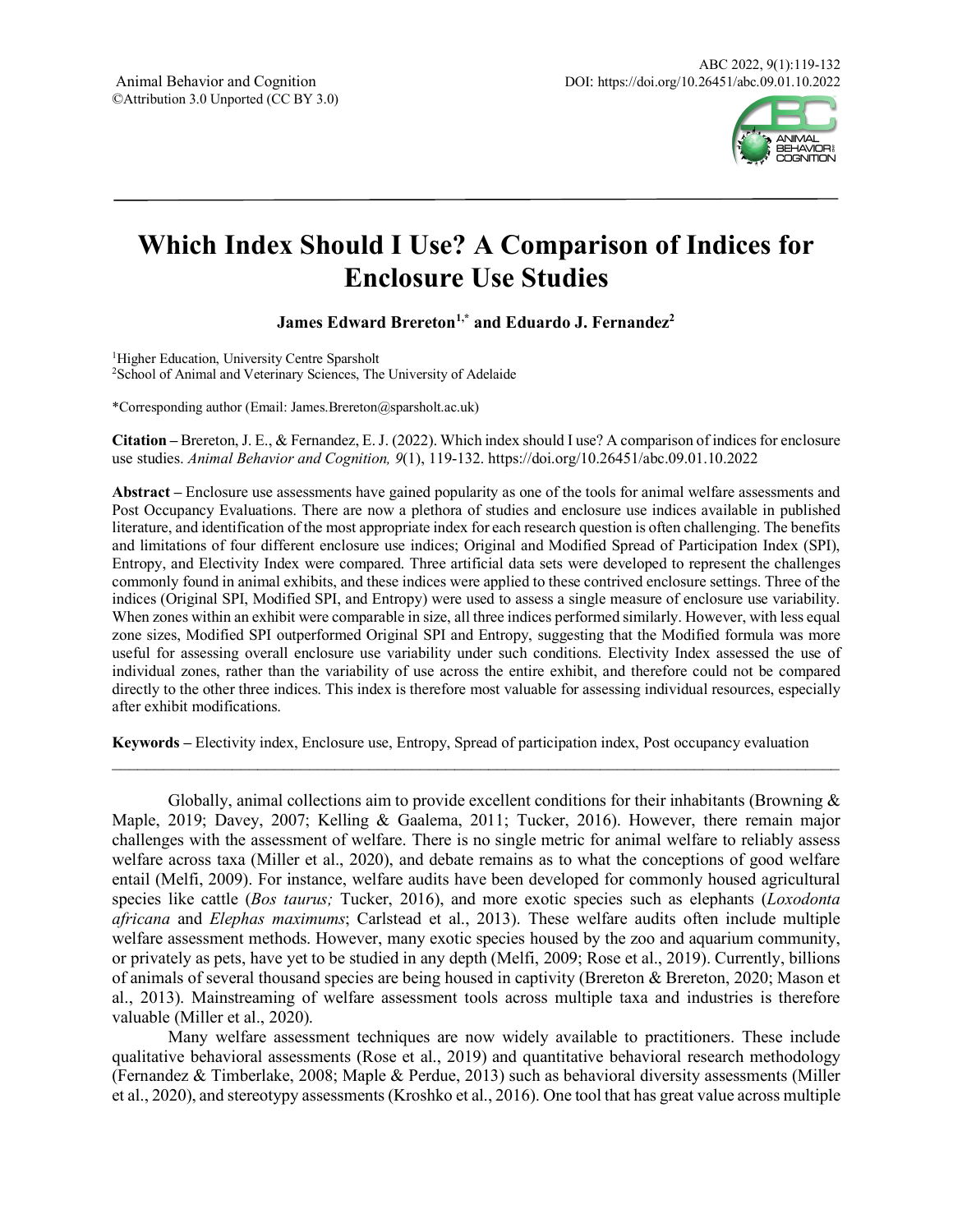disciplines is the assessment of enclosure use (Ross & Lukas, 2006). Enclosure use has been examined in a range of species housed in laboratories, aquariums, and zoos, using techniques such as Zone Occupancy, Spread of Participation Index (SPI), and Electivity Index measures (for a review, see Brereton, 2020). In addition to their inherent value as welfare audit tools, enclosure use assessments can also be used to measure exhibit value and function as part of a larger Post Occupancy Evaluation (Kelling & Gaalema, 2011).

One assumption made by researchers using enclosure use assessments as a welfare tool is that all exhibit areas (i.e., zones) should have some function (and should therefore be used) by the inhabitants (Plowman, 2003). If zones are avoided by animals, they may be perceived as being unsuitable or of limited value. As a result, many of the commonly used indices measure evenness of enclosure use as a proxy for suitability (Plowman, 2003; Prystupczuk et al., 2019). While there are some potential complications to using evenness as a measure of enclosure suitability, these indices should provide a measure as to whether, overall, the animal is using most of the resources made available to it. A carefully designed project can therefore help researchers and practitioners to understand animal's preferences and develop more biologically relevant enclosures (Rose & Robert, 2013). For example, enrichment might be added to an exhibit, and enclosure use assessment could determine its effects on resource use (Shepherdson et al., 1993). Many types of enclosure use indices are now available to practitioners so that enclosure use can be measured in a meaningful and repeatable way (Goh et al., 2017; Horikoshi-Beckett & Schulte, 2006; Plowman, 2003).

## **Application in Industry**

Care should be applied when assessing the results of enclosure use studies, as the indices seem to suggest that more even enclosure use is desirable (as it implies all enclosure zones are being used well considering their size). However, this is often not true in most captive spaces with differing features that may be unequally preferred. For example, studies on captive greater flamingos (*Phoenicopterus roseus*) revealed that birds used their exhibits unevenly, particularly during the day (Rose et al., 2018). This may be a result of breeding or incubation, or as part of the natural behavior of social animals. The biological relevance of exhibit use should be considered when studies are undertaken: as a colonial bird species, flamingos are likely to be found congregating in dense flocks and, as such, uneven enclosure use scores may not be indicative of poor welfare. Conversely, studies on captive European starlings (*Sturnus vulgaris*) in a laboratory setting revealed that the most even enclosure use scores occurred when animals were housed in the smallest cages (Asher et al., 2009). In this case, the smaller exhibits may have been sufficiently restrictive that the birds had limited ability to avoid zones. Uneven enclosure use in this scenario may be indicative of a more appropriate environment.

Some exhibit zones may also be of great value to animals, yet used only for short periods of time. For example, this could be a zone where enrichment devices are available (Clark & Melfi, 2012), high value food resources become available (Troxell-Smith et al., 2016, 2017), or a zone where courtship displays are performed. The comparative value of these zones would not be obvious when using enclosure use assessments. Further tools, such as preference testing, may have merit in these circumstances (Broom, 1988; Fernandez et al., 2004; Fernandez & Timberlake, 2019; Mella et al., 2018).

While most appropriate when used in conjunction with another assessment tool, enclosure use assessments can be particularly valuable when assessing the effect of an exhibit modification (Ross et al., 2009, 2011) or the differences in zone use between individual animals (Clark & Melfi, 2012). For example, studies on the sitatunga (*Tragelaphus spekii*) revealed that there were highly valuable wetland resources in the exhibit, but that some individuals (such as the herd's immature male) were unable to gain sufficient access to these areas (Rose & Robert, 2013). Identification of zones that are avoided or are competed over may allow animal keepers to make informed decisions about exhibit design, removing exhibit components that are actively avoided.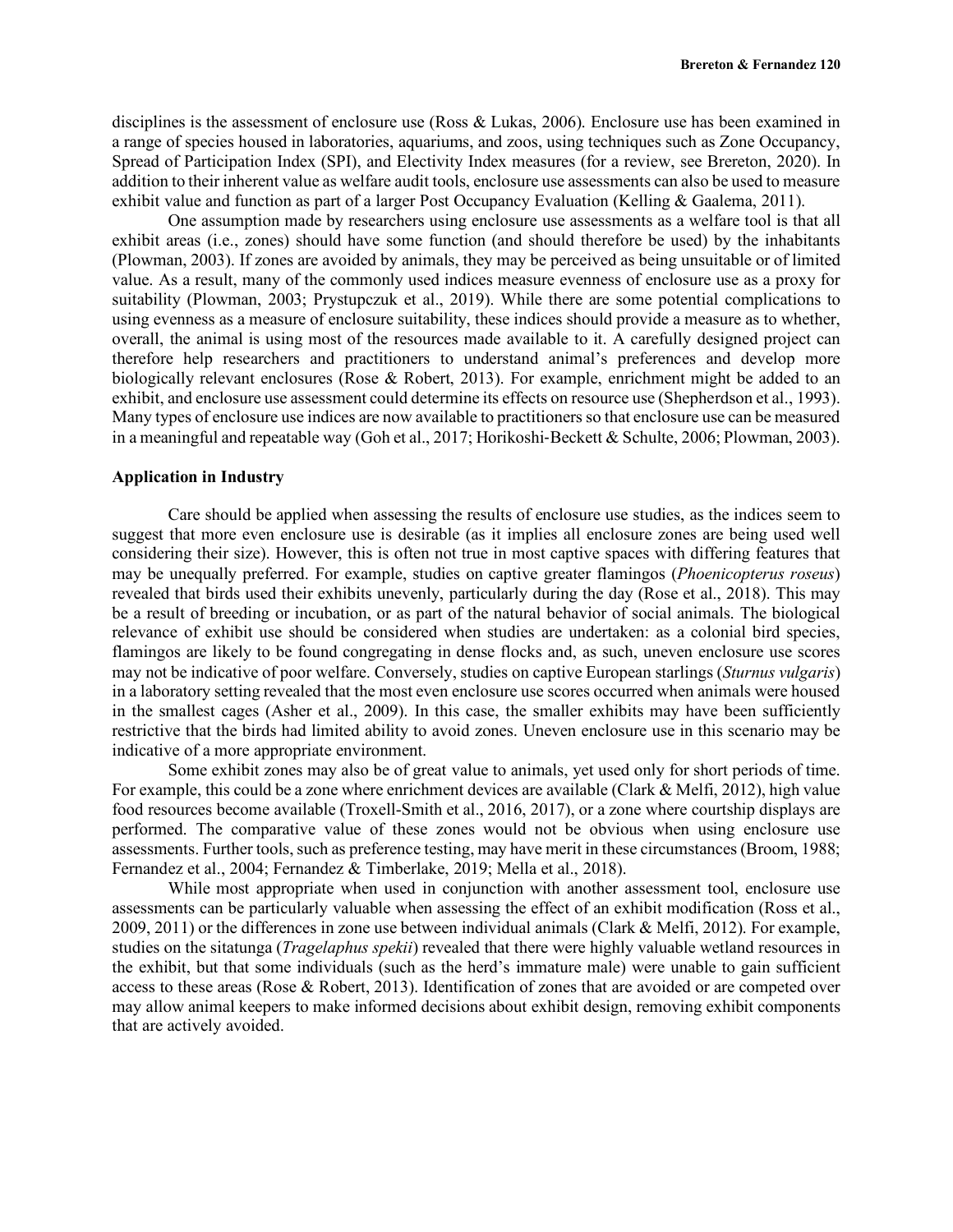## **Types of Enclosure Use Assessment**

Not all animal exhibits can be easily carved into equal-sized squares, and as such, several indices and measurements have been developed to aid practitioners. Zones are now often designated based on their biological relevance to animals, and assessments are available for unequal sized zones (Plowman, 2003). For example, exhibits could be divided into zones based on their thermal characteristics, particularly for reptiles and amphibians where this element is critical to exhibit suitability. For research on human-animal interaction, zones could be partitioned based on their proximity to visitors or animal care professionals (Mallapur et al., 2005). Online tools, such as Google Earth Pro, may be especially valuable when measuring out zones for large, well-established animal exhibits that have existed for considerable time (Horikoshi-Beckett & Schulte, 2006; Rose et al., 2018).

Many enclosure use studies simplify exhibits into a 2-dimensional 'floor plan' for the purpose of enclosure use assessment (Rose & Robert, 2013; Shepherdson et al., 1993). For most terrestrial species this is feasible, especially where the animal is unlikely or unable to swim, or climb in its exhibit. In aquariums, however, animals may move freely in three dimensions and therefore, can access any exhibit area that contains water. For these exhibits, measuring zone use in three dimensions is the most appropriate method (Kistler et al., 2011). However, many rodents and primates climb on the furnishings, walls, and roofs of wired exhibits. For these arboreal species, measuring the exhibit in three dimensions is not necessarily the most appropriate solution. The animal will have access only to those exhibit zones that contain climbing apparatus: it cannot hover in any exhibit area as the aquarium inhabitant might. To solve this issue, Ross et al. (2011) and, more recently, Browning and Maple (2019) proposed two metrics that allow zone sizes of exhibits to be measured much more accurately. The first of these is conducted by measuring the sizes (e.g., cm<sup>2</sup>) of all useable zones available to the animal, including the equivalent size of each branch or climbing facility available to the animal. The second of these involves measuring the hypothetical space that the animal would take up if it were in these zones (e.g.,  $cm<sup>3</sup>$ ), and then using the dimension to calculate the zone size. Both techniques can be applied to the enclosure use indices described.

In our simulation, we compared four commonly used methods regarding their utility for different enclosure use questions in animal behavior research. These were 'Original' and 'Modified' Spread of Participation Indices (SPI) (Hedeen, 1982; Plowman, 2003), Entropy (Fernandez & Timberlake, 2019), and Electivity Index (Ross et al., 2011), as described below. The oldest of the four methods was Original SPI, with its earliest use dating back to the 1950s (Hedeen, 1982). The formula for SPI is:

$$
\frac{M(n_b - n_a) + (F_a - F_b)}{2(N - M)}
$$

In this formula, N is the total observations in all zones and M is the mean frequency of observations per zone.  $n_a$  and  $n_b$  represent the number of zones with observations  $\geq M$  and  $\leq M$ , respectively. F<sub>a</sub> and F<sub>b</sub> describe the total observations in all zones with observations <M and >M. The output values for SPI range between 1, indicating selective use of just one zone, and 0, indicating homogenous use of all zones. While Original SPI remains one of the most used enclosure use indices (see Brereton, 2020 for a review), there are several challenges that limit its application to modern exhibits. For example, the index requires all exhibit zones to be of equal size: this is rarely the case in large and complex enclosures (Blowers et al., 2012), especially where irregularly sized dens or branches are available. Even where it is feasible to break an enclosure into equal sized zones, this may be of limited practical value to researchers, as small, valuable resources may be hidden within larger zones (Browning & Maple, 2019).

Considering some of the challenges associated with the Original SPI formula, a second index was developed. Modified SPI was first described by Plowman (2003) and was adapted for unequal zone sizes, allowing it to be used for a wider range of animal enclosures containing irregular shapes. The formula for Modified SPI is: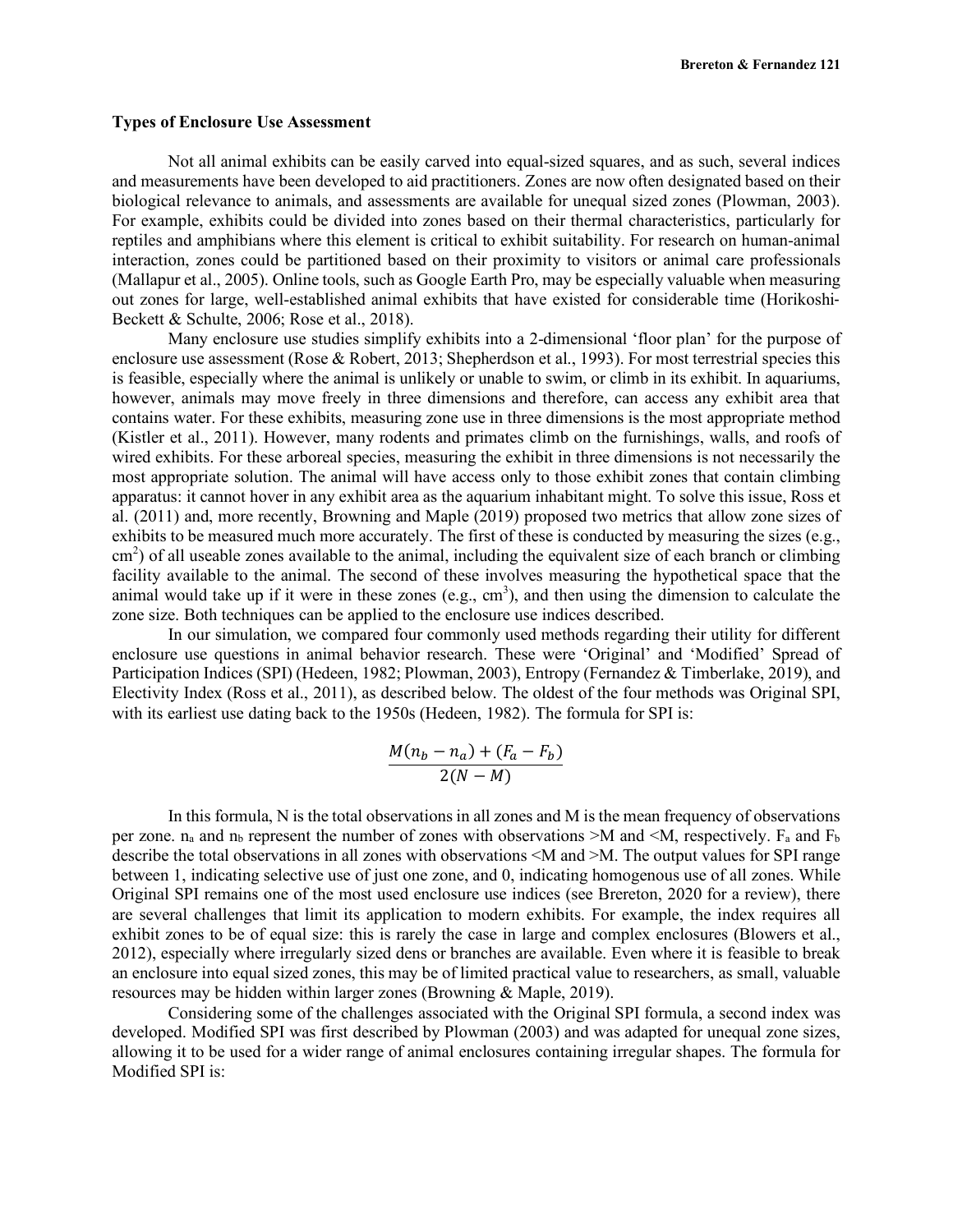$$
\sum \frac{|fo - fe|}{2(N - femin)}
$$

In this formula, *fo* refers to the number of times an animal was observed in a zone, *fe* is the expected frequency for the zone (based on the respective size of each zone), *femin* is the expected frequency in the exhibit's smallest zone and N refers to the number of observations for the observation period. As per Original SPI, the values for Modified SPI vary between 1 and 0. This newer index has been used for a range of animal exhibits (Brereton et al., 2021; Prystupczuk et al., 2019; Rose & Robert, 2013; Rose et al., 2018). The ability of the index to assess use across unequal zones has made it increasingly valuable for exhibits containing different substrates and resources (Brereton, 2020). For example, exhibits for amphibious animals such as hippos (*Hippopotamus amphibius*) can be broken down into deep and shallow water and land, so that each resource's value can be considered.

Entropy is well used in many fields of science to describe changes in structure and has been used to measure enclosure use variability (Fernandez, 2021; Fernandez et al., 2021; Fernandez & Timberlake, 2019). Entropy assesses the amount of randomness or disorder in a system (Fernandez, 2021). The formula for Entropy is:

$$
H = -\sum p(i) \log p(i)
$$

In this formula,  $p(i)$  refers to the proportion of time spent in the  $i<sub>th</sub>$  area. This formula produces a number from 0 to 1, in which a value of 1 normally indicates even enclosure use, and 0 is uneven. To improve the comparability of the Original and Modified SPI scores, Entropy scores for this study have been converted to 1-Entropy. Entropy has been used in only a handful of animal-based projects, yet values are much simpler to generate than for either of the SPI formulae. If the two generate similar scores, it is possible that Entropy is a good candidate to supersede Original SPI.

All three indices described so far provide a single value for overall enclosure use. The fourth index, Electivity Index, produces a use value for each individual zone. Electivity Index was first proposed by Vanderploeg and Scavia (1979) for use in ecology. The formula for Electivity Index is:

$$
E = \frac{w_i - (\frac{1}{n})}{w_i + (\frac{1}{n})}
$$

$$
W_i = \frac{r_i/p_i}{\sum r_i/p_i}
$$

For this index, n refers to the number of zones,  $r_i$  is the observed use of a zone, and  $p_i$  is the expected use. The values generated from Electivity Index are per zone and vary from -1 (indicating no use of the zone) to 1 (indicating use solely of that zone). A value of 0 indicates perfect proportional use of a zone in comparison to its size. Much like the Modified SPI formula, Electivity Index overcomes the challenges associated with unequal zone sizes. The index also has some merit in that it can identify over-utilized or under-utilized resources in an exhibit, whereas other indices report only (un)equal enclosure use (Ross et al., 2011). Currently, this index has primarily been used in a handful of primate studies (Goh et al., 2017; Ross et al., 2011). As Electivity Index generates values for each individual resource, it is challenging to compare its use directly to the other indices. However, its functionality, particularly where researchers want to know the value of particular resources to animals, must be stressed.

Considering the range of enclosure use indices available, it is important to understand the benefits and limitations of each technique. In Plowman's (2003) comparison, blocked zones and differences in frequency of use of those zones were compared for Original and Modified SPI. However, as noted above, for many animal welfare studies, enclosures go beyond flat grids or easily separated zones, and, as such,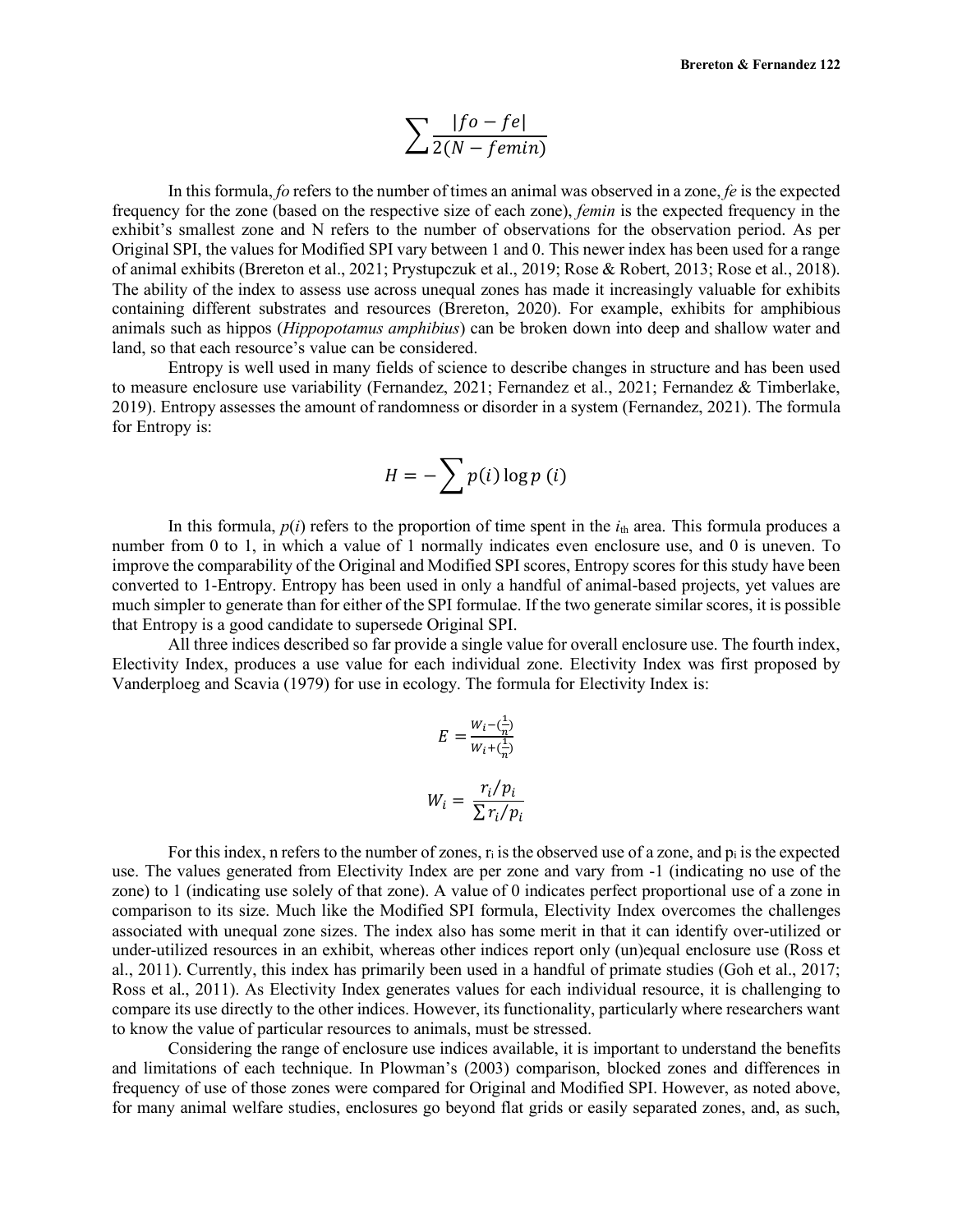we created three conditions for comparison: (1) small yet valuable resources (similar to that of Plowman's original comparison), (2) a terrestrial or aquatic habitat, in which exhibit animals can spend time in either land or water, and (3) an aquarium habitat, in which space within the enclosure can be used in a truly threedimensional manner. In addition, we also included Entropy in the comparisons across all three enclosure types. Finally, we incorporated Electivity Index as a measure for the aquarium habitat to demonstrate its utility in examining differences in valuable resources. We predicted that, regardless of enclosure type, the three compared indices (Original SPI, Modified SPI, and Entropy) would produce similar results when size or value of zones were generally equal. We also predicted that, as the differences in size or value between exhibit zones increased, Modified SPI would provide the most sensitive measure to such enclosure use assessments. We discuss all the above with respect to both the validity and applicability of enclosure use indices, as it becomes relevant to consider not only how sensitive any index may be for evaluating enclosure use, but how easy such a metric is to use for the wide variety of animal enclosure types that exist and that we provide a sample of in our simulations.

## **Method**

For comparative purposes, artificial data sets were developed to show how each technique might be used. The data sets were simulated so that they could best mimic some of the typical situations and challenges that are faced when researchers investigate captive animal welfare. Three scenarios were generated, consisting of (I) an enclosure containing small, valuable resources, (II) an enclosure containing both land and water, and (III) an aquarium. The contrived data sets were developed for animals living in these exhibits.

## **Condition I: Small yet Valuable Resources**

For this condition, a basic, rectangular animal exhibit was developed, containing 10 zones of equal size. Each of these zones was further divided into quarters, resulting in 40 zones of equal size. Of these 40 zones, 10 were set as containing highly valuable resources (in gray) to an animal (see Figure 1).

## **Figure 1**

*Schematic of an Animal Enclosure*

*Note.* An animal enclosure containing 10 small, desirable resources (gray boxes). The enclosure has been separated into 10 zones (boxes with thick border) and 40 zones (boxes with thin border).

A data set was developed, in which an animal used the valuable resources only and avoided all other areas. The first data point started with the animal using one zone alone, up to the tenth observation where the animal had occupied all ten valuable zones once each. Both Original SPI and Entropy were calculated on this 10-zone (large squares) and Modified SPI was calculated using 11 zones (where each gray box was considered to be a separate zone, and the eleventh zone was the remaining non-valuable exhibit space. Electivity was not used in this comparison as this index generates values for each individual zone.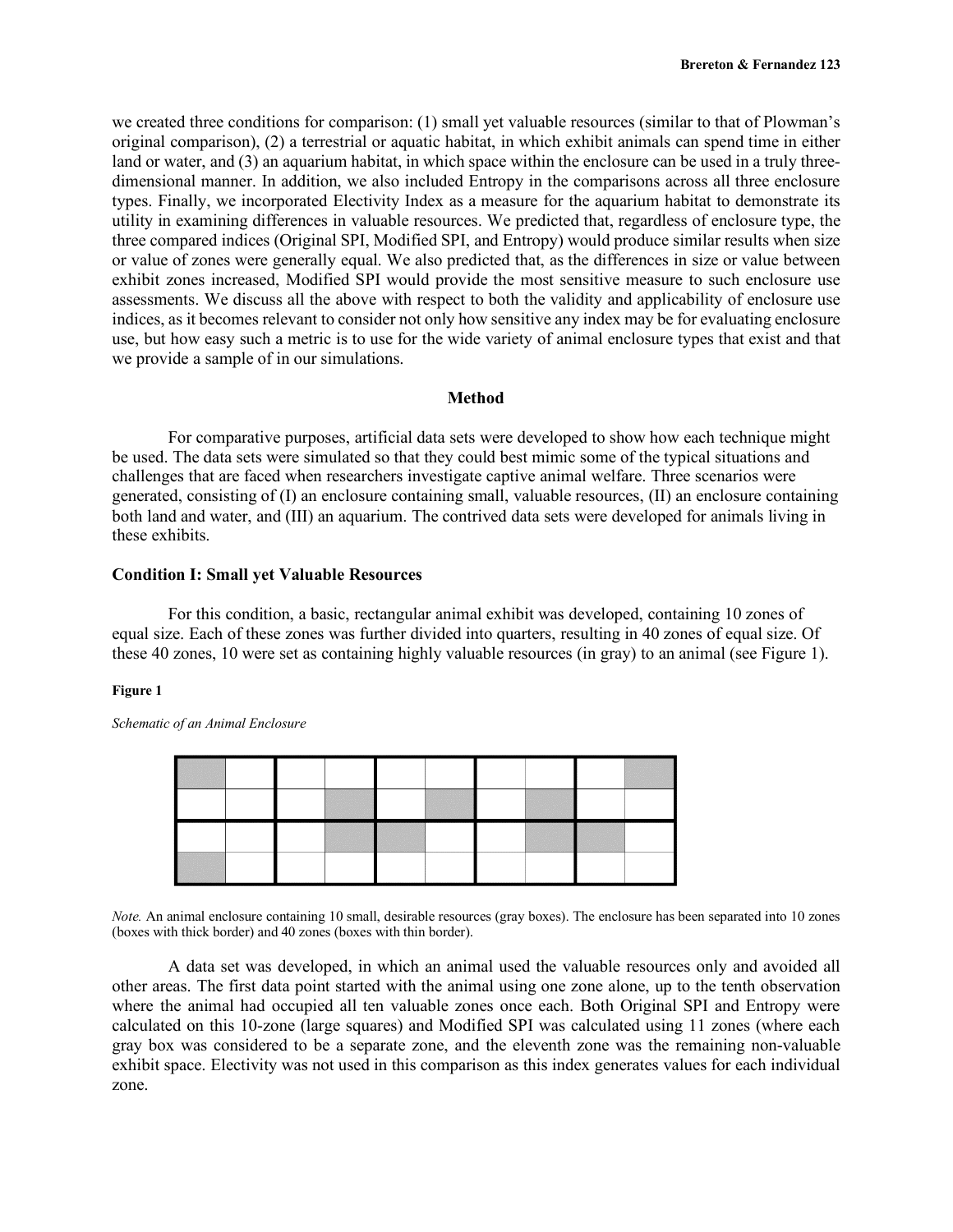## **Condition II: Terrestrial or Aquatic Habitat**

In this condition, a hypothetical animal exhibit was produced containing two biologically different areas, a water feature and a land area. In this scenario, the exhibit was made up of 10 large zones (large black boxes), which were made up of 100 smaller zones in total (small boxes). The land and water took up 75 and 25 zones, respectively (see Figure 2).

## **Figure 2**

*Schematic of an Animal Enclosure with Water and Land*

*Note.* An animal enclosure containing both a water feature (gray boxes) and land (white boxes). The exhibit is divided into 10 equal sized zones for the purpose of enclosure use assessment.

For this study, 11 datasets were developed. In each of these datasets, the animal used 20 zones, each of which was selected using a random number generator. The aim was to determine how an animal's use of either purely water, purely land, or a mix of both might affect the enclosure use scores. Animals with specializations toward either land or water are found in captivity (e.g., fish), along with animals showing varying degrees of water affinity (e.g., great white pelican (*Pelecanus onocrotalus*, Brereton et al., 2021).

For the first dataset, the random number generator was set to select 20 land zones. For the second, the random number generator was set to select 18 land zones (90% of observations) and two water zones (10% of observations). For the third, the number generator was set to 16 land (80%) and 4 water (20%). This pattern was continued (i.e., fourth dataset, 14 land and 6 water) until the eleventh dataset, where 20 water zones (100%) were selected at random.

To compare the effect of the four observation types, Original SPI and Entropy were run using an equal-sized 10-zone model. For Modified SPI, the exhibit was divided into two zones based on their biological relevance: water (25 units) and land (75 units). The dataset for the terrestrial-aquatic animal was run using all four indices and the results were compared.

# **Condition III: Aquarium Exhibit**

To investigate the application of enclosure use indices for three-dimensional spaces, an aquarium was simulated. The exhibit was divided into four depths, all equal size, for the use of Original SPI and Entropy (see Figure 3).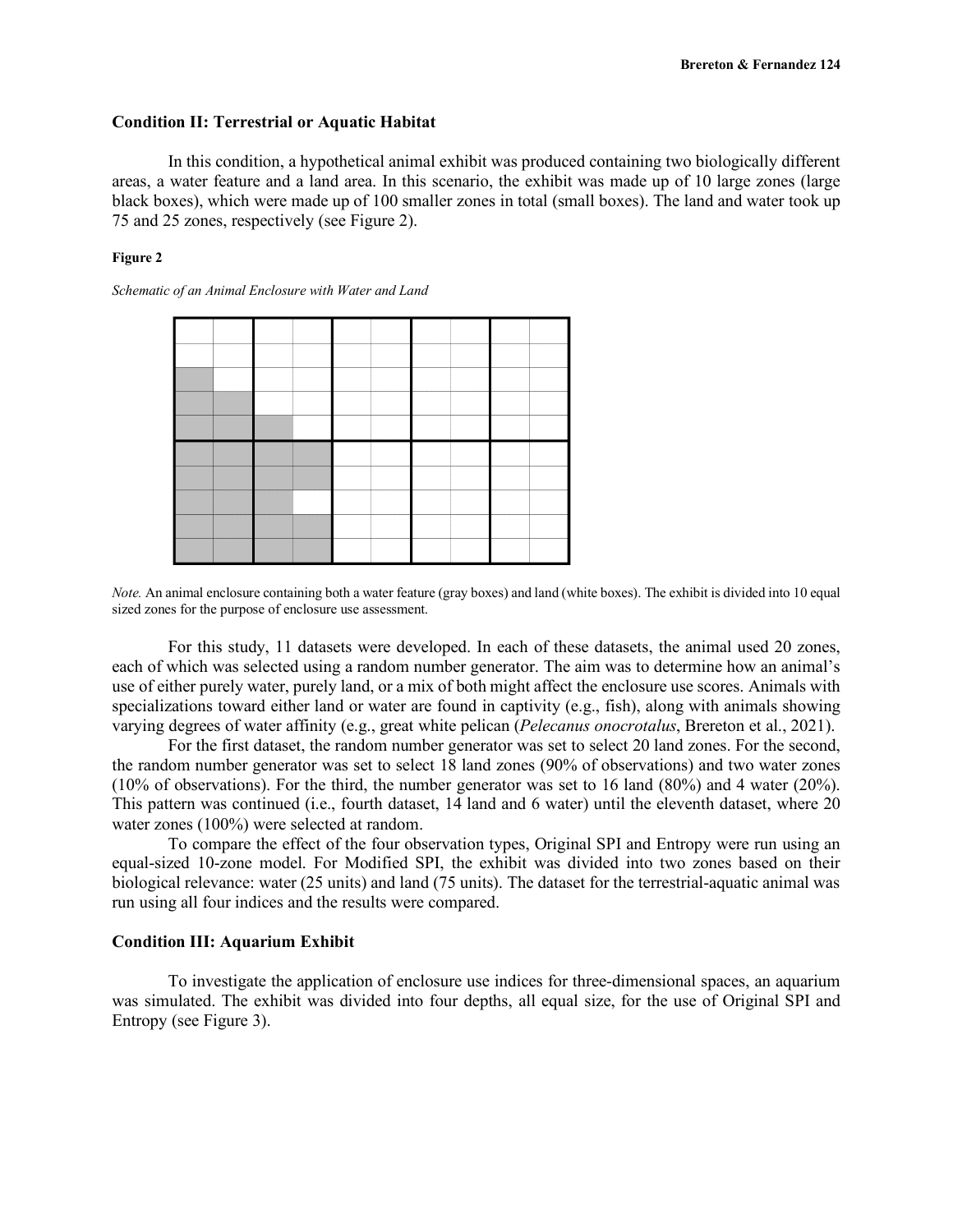## **Figure 3**

*An Aquarium Exhibit*



*Note.* The exhibit is divided into four equal-sized components that animals have access to.

The enclosure was divided into depths because for many species, water depth is associated with environmental changes (particularly in light intensity, oxygen levels and water pressure). For Modified SPI, the exhibit was divided into four different biological zones: aquatic plants (15%), rocks (10%), the water body (50%) and water's surface (25%). Electivity Index used the same biological zones as Modified SPI and was covered in a separate figure to the other indices.

A total of eight simulated datasets were produced. In the first, the animal used all equal-sized zones equally for eight observations. In the second, the animal spent two observations in the rock area (25% of time). For each dataset, the animal spent one more observation in the rock area, until in the eighth, it spent all eight observations in this zone.

## **Results**

## **Condition I: Small yet Valuable Resources**

The three enclosure-use assessment indices (excluding Electivity Index) were compared (see Figure 4). Overall, both Original SPI and Entropy on 10 zones produced lower scores of evenness of enclosure use, producing values of 0 for the final observation. By contrast, Modified SPI decreased at a steadier pace, showing a much less even assessment of enclosure use.

## **Condition II: Terrestrial or Aquatic Habitat**

The three indices (excluding Electivity Index) were compared for an exhibit containing water and land, for an animal that changed from entirely aquatic, to entirely terrestrial (Figure 5). None of the indices produced linear lines, with Entropy and both SPI values showing an increase as the species became entirely terrestrial. Generally, Modified SPI scores were highest for the 100% aquatic animal, and the lowest score was for Entropy.

## **Condition III: Aquarium Exhibit**

The indices were compared for an aquatic enclosure containing four Original, equal-sized zones, and four biological zones (water surface, water body, rocks and aquatic plants). Figure 6 shows the index scores as the animal transitions from using all zones equally, to using only the rocky zone. The comparison of the Original and Modified SPI, and Entropy indices show that all indices are in agreement when the most uneven enclosure use scores are shown. Entropy shows the highest values when the animals are using their exhibits relatively evenly.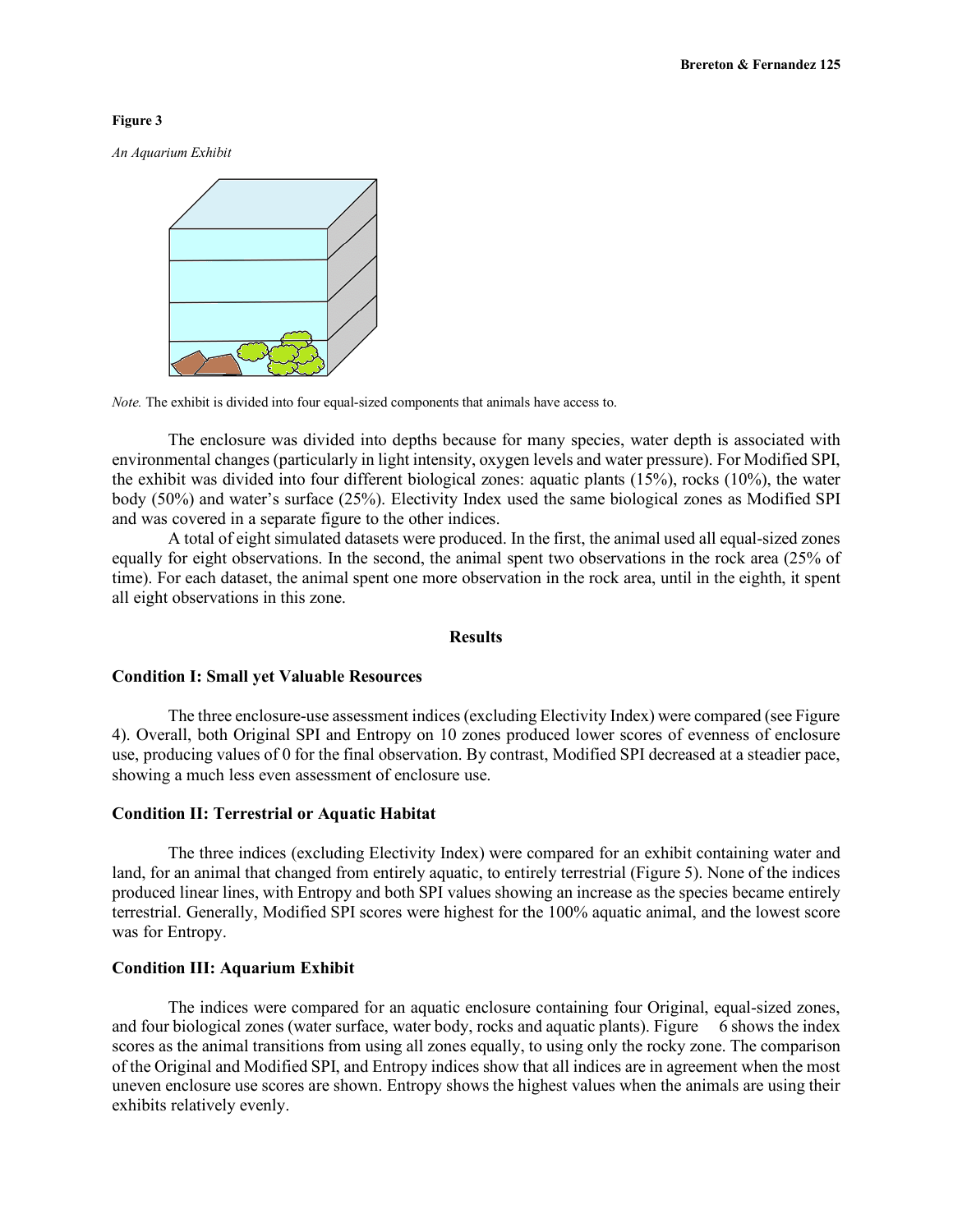# **Figure 4**



*Line Chart Comparison of Entropy, Original and Modified SPI for a Ten Observation Period*

## **Figure 5**

*Line Chart Comparison of Entropy, Original and Modified SPI for an Animal with Habits Ranging from Fully Aquatic to Fully Terrestrial*

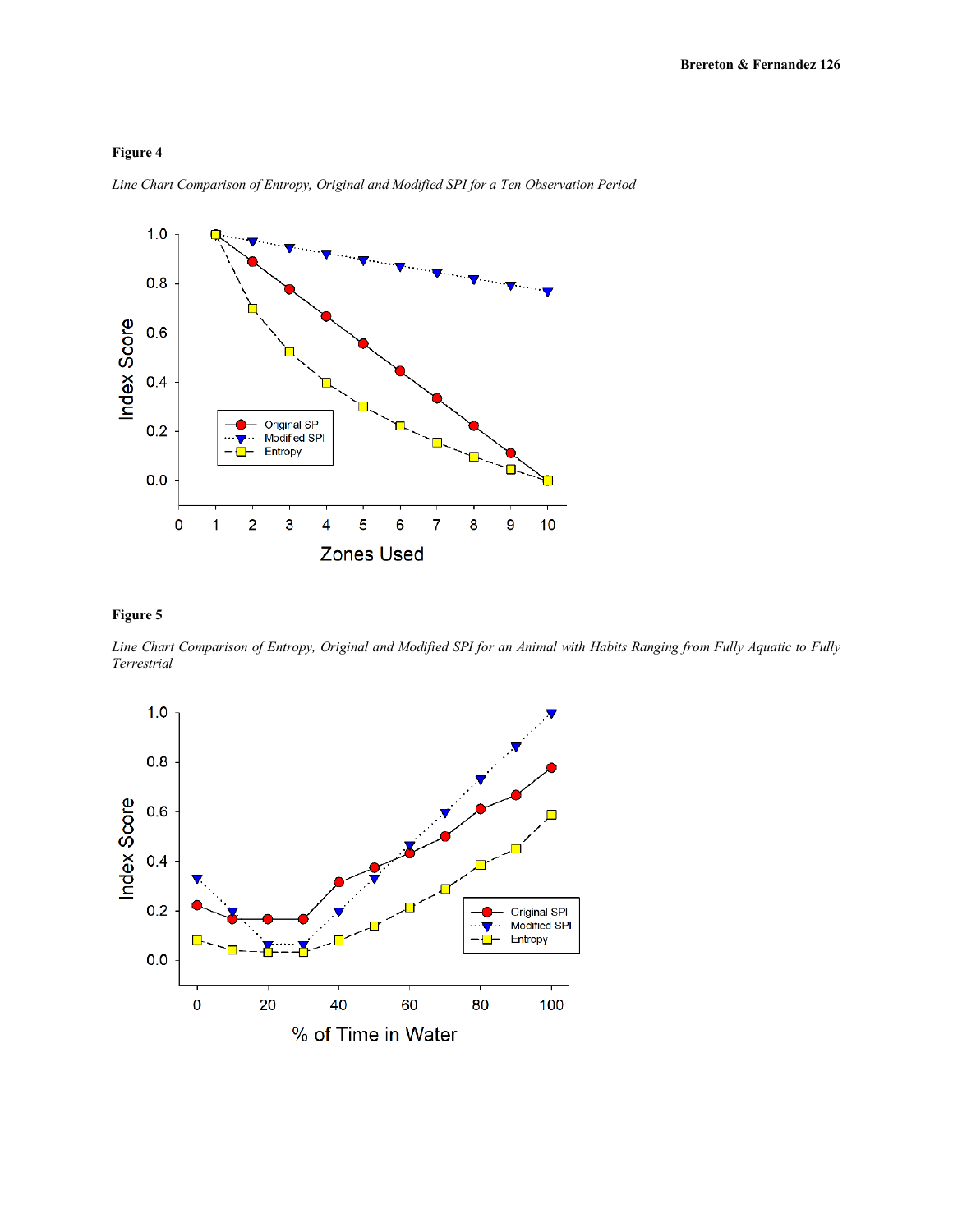## **Figure 6**

 $1.0$  $0.8$ Index Score  $0.6$  $0.4$  $0.2$ Original SPI Modified SPI Entropy  $0.0$  $\mathbf 0$  $\overline{2}$ 3  $\overline{4}$ 5 6 8 1  $\overline{7}$ # of Observations in Rock Zone

*Line Chart Comparison of Entropy, Original, and Modified SPI for an Aquatic Animal*

Electivity Index (see Figure 7) was run separately to the other indices, using the same data on aquarium use. The Index shows a breakdown of zone use change and identifies whether the zone is being over or under-utilized in comparison to its size.

## **Figure 7**

*Electivity Scores for an Animal that Initially uses its Aquatic Enclosure Evenly through an Animal that shows Preference for just the Rock Zone*



*Note*. A score of 1 and -1 indicate exclusive use and non-use of a zone respectively. The key from 1-8 indicates the number of observations used to generate the data.

*Note*. The data ranges from an animal which uses its exhibit evenly (observation 1), through to an animal that shows preference for just the rock zone (observation 8).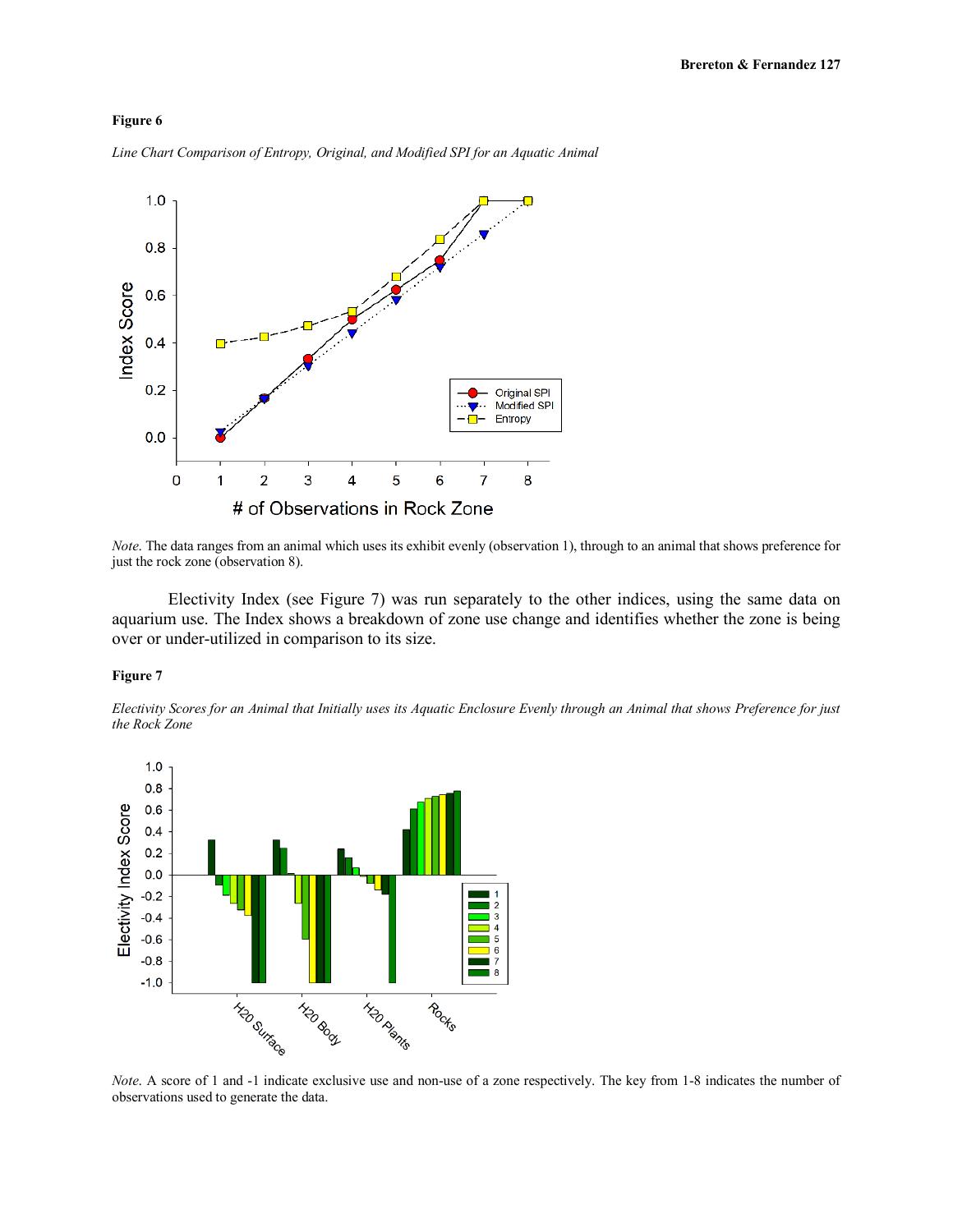## **Discussion**

We were able to effectively compare three of the indices (Original and Modified SPI and Entropy) across three different conditions: an exhibit with small, valuable resources, with both land and water space, and an aquarium with four equal zones of different depths. We also showed how Electivity Index is used for the 3-dimensional exhibit. Our results can be summarized with the following three points: (1) The indices used produced similar results the more equally each zone was used, (2) Modified SPI was most effective for assessing enclosure variability when zones were less equally utilized, and (3) Electivity Index was effective at measuring substrate/zone preferences, but inappropriate for measuring overall enclosure variability.

## **Condition I: Small yet Valuable Resources**

The three comparative indices; Original and Modified SPI and Entropy all clearly showed scores closer to 0 when animals used their enclosures more evenly. For the first simulation, on small yet valuable resources, Original and Modified SPI scores decreased in a linear fashion as enclosure use became more even. Entropy, by contrast, which has been used less frequently in enclosure use research, did not (Fernandez & Timberlake, 2019). The Entropy scores dropped more steeply than either Modified SPI, or Original SPI, with which it used the same zone measurements.

In Condition I, Modified SPI was able to incorporate a much more detailed view of the animal's enclosure, and therefore its use of the exhibit. For example, in the simulation where the animal was using all ten small valuable resources but no other areas, Modified SPI scores remained high. By contrast, both the original SPI and Entropy scores had dropped to 0. According to both original SPI and Entropy, the animal was technically using all zones equally, so the score of 0 is not surprising. Modified SPI, by contrast, was able to more appropriately identify that the animal was using 25% (10 of 40 blocks) of its exhibit.

The strength of Modified SPI, therefore, is in providing the researcher with the ability to divide their enclosure into zones that best reflect the nature of their research question. For a project relating to visitor effects, the researcher may assign zones based on their proximity to visitor pathways, or based on biological relevance (Prystupczuk et al., 2019). The SPI values produced would, therefore, assess the evenness of enclosure use in consideration of visitors, or functional value of the environment.

Entropy, which is a measure of variability, produced generally similar results compared to the former two indices under the small, valuable resources simulation. The Entropy values were slightly lower, but similar to the values demonstrated by Original SPI. However, the difficulty in interpreting such results is that (a) most exhibits consist of space that is seldom uniform, and (b) animals rarely utilize exhibit space in an unbiased or randomized, equally distributed fashion (Fernandez & Timberlake, 2019; Kelling  $\&$ Gaalema, 2011). Therefore, one clear suggestion for examining overall enclosure use would be to create zones animals can use that are both equal in size as well as in expected frequency used. Care should be taken when dividing any enclosure space into separate zones in attending not only to the differences between each zone (i.e., water vs land zones), but in the actual size and perceived frequency of usage of the designated zones.

## **Condition II: Terrestrial or Aquatic Habitat**

The purpose of this simulation was to demonstrate how each of the indices performed on an exhibit containing both land and water. In this exhibit, the land and water took up 75% and 25% of the available space, respectively. Intuitively, one might expect the lowest index scores when the animal spent 20-30% of its time in the water: this was indeed the case, as both Modified SPI and Entropy scores were close to 0 for these observations. The Original SPI score, by contrast, was higher than the other two indices. This is likely due to Original SPI's limited ability to focus on specific enclosure features: it could not accurately assess the use of water, as water was concentrated within only a few zones. It is surprising, then, to see that Entropy, which used the same equal-sized zones as Original SPI, showed greater similarity with Modified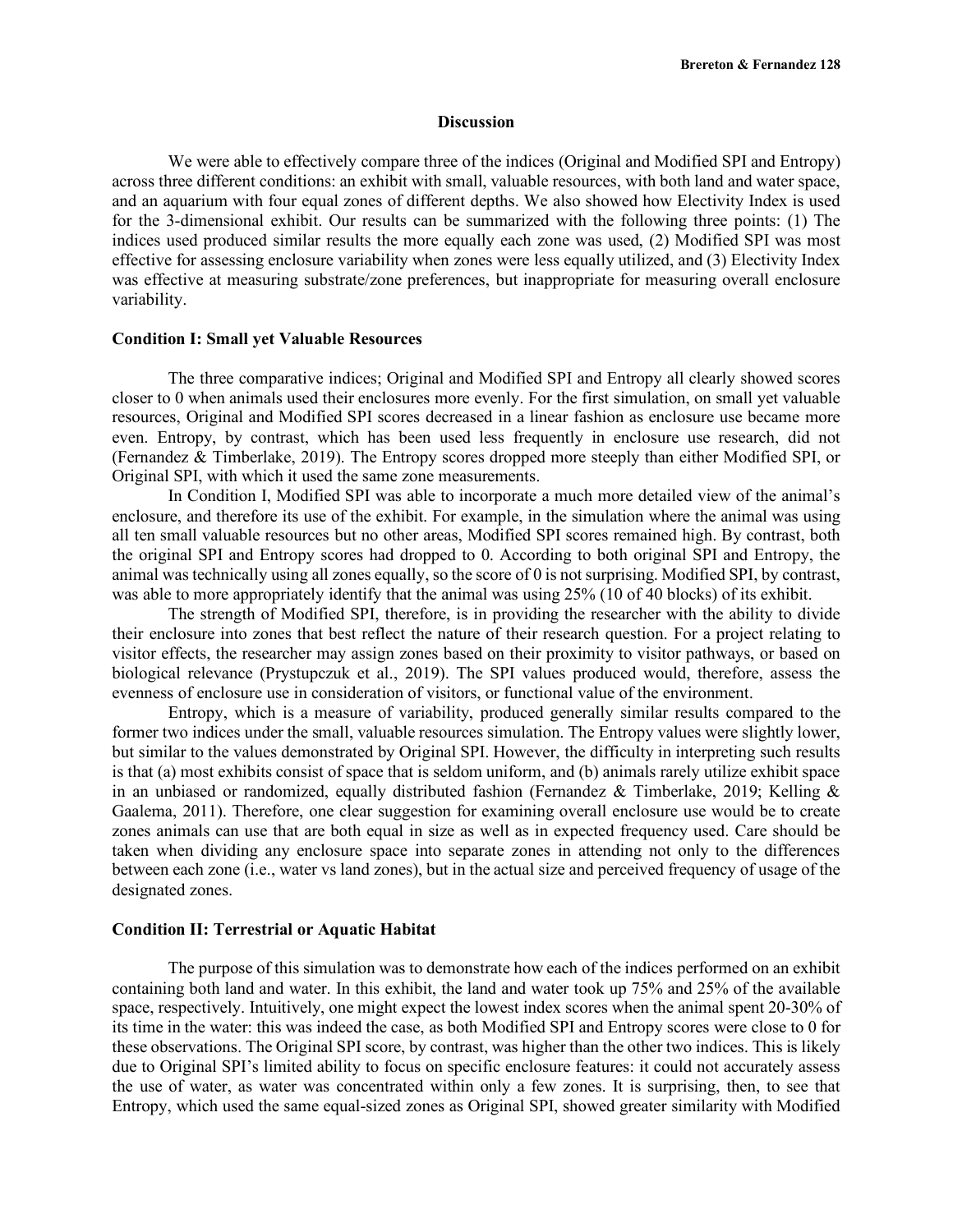SPI scores when the animal spent 20-30% of its time in water. The similarity between Entropy and Modified SPI became less apparent as the animal used its enclosure less evenly (up to 100% of its time in water). Here, Modified SPI produced much higher values than either Entropy or original SPI: this is once again likely a result of the differences in enclosure separation.

# **Condition III: Aquarium Exhibit**

The aquarium simulation was used to show researchers how each index might fare in an exhibit where measuring each zone in cubic rather than squared measurements might be more appropriate. In this condition, the scores for Original and Modified SPI were much more similar to each other than in previous conditions. Entropy scores appeared higher than the other indices. Electivity Index was also used, though not compared to the others, since Electivity does not produce a similar measure of enclosure variability (Goh et al., 2017).

In this condition, either Original or Modified SPI may be equally appropriate, depending on the study question being asked. In a study where depth is of interest, Original SPI may be as appropriate as Modified SPI, especially in a traditional rectangular aquarium which can be easily divided into equal sized depths. However, it should also be noted that some aquatic species will selectively occupy specific depths (e.g., Kistler et al., 2011); in this case, depth becomes a biologically important characteristic.

Electivity Index was effective at measuring preferences for variables related to different zones, such as substrates or fixtures within a zone. However, the index was associated with challenges at assessing the suitability of an enclosure holistically. For example, the index was not appropriate for the first of the contrived data sets. Electivity, while unsuitable as an overall measure, excelled in showing the under- and over-utilization of different resources in relation to their size (Goh et al., 2017). Electivity may, therefore, be particularly appropriate for projects where one zone (containing a new resource or enrichment features) is of interest.

# **Future Direction for Enclosure Use Indices**

Early studies divided exhibits into rectangular, equal-sized zones to assess enclosure use (Hedeen, 1982), with a greater diversity of studies developing once non-equal zone indices became available (Plowman, 2003; Rose & Robert, 2013; Ross et al., 2009, 2011). With the expanding remit of welfare assessments, enclosure use studies may now be able to answer a great diversity of questions. For example, future research could use a mix of behavior and enclosure use assessment to develop a more informed picture as to how exhibits are used. Using a technique such as Electivity could identify which zones are overutilized, and behavioral research could then identify what behaviors the animals conduct when in each of these zones. This could allow researchers to determine the potential value of specific zones, especially where they are rarely in use (Maple & Perdue, 2013).

From the literature, it appears that enclosure use assessments are not used uniformly in all animal sectors (Brereton, 2020). For example, there is good evidence to show enclosure use is present in welfare audits in laboratories (Asher et al., 2009), aquariums (Kistler et al., 2011) and zoos (Brereton, 2020). However, there appears to be limited published information on enclosure use in the farm setting. Here, enclosure use measurement could have merit in assessing the value of different resources, allowing farmers to make informed decisions about resource provision and enclosure design. Likewise, technology has been developing rapidly, and there is some synergy for its use in enclosure use studies. For example, several studies have made use of satellite technology to measure zone sizes for large, open-air exhibits (Rose et al., 2018; Rose & Robert, 2013). For other studies, Global Positioning Service (GPS) assessments have been used to identify animal locations (Blowers et al., 2012; Leighty et al., 2010). Trackers for animals, or automated recording techniques, could be used to reduce the requirements for human observers, or observe animals during closed hours (Rose et al., 2018). Specifically, nocturnal studies could provide more insight into the relevance of exhibit resources, particularly for species that are typically crepuscular or nocturnal.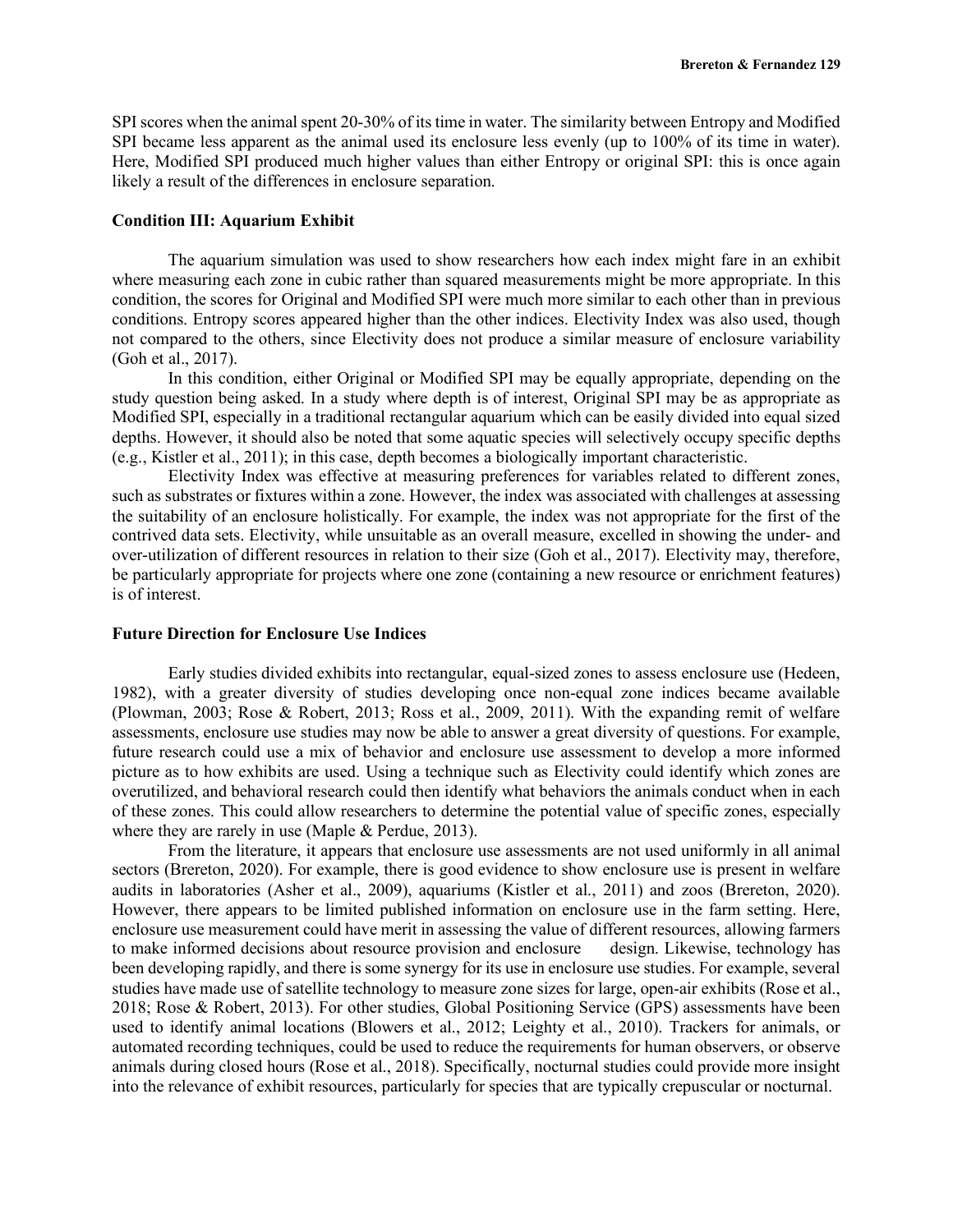## **Conclusions**

Based on our simulations and the nature of using enclosure use indices, we conclude the following: (1) Enclosure use indices should be used in conjunction with other welfare measures, as well as determined through both individual and species-typical exhibit use considerations. When used without other assessments, enclosure use has limited value in assessing animal welfare. (2) When possible, enclosure use assessments should split exhibits into zones of both comparable size and value. The more equal the zone size or value, the easier it is to evaluate the impact of changes on such zone usage on the welfare of an animal under different conditions. (3) When zones are equal in size or value, Entropy, Original SPI, and Modified SPI are nearly equally effective at assessing overall enclosure use. As zones diverge from equal zone size or value, Modified SPI becomes a more sensitive measure for assessing such conditions. Additionally, Electivity Index is most useful in assessing the importance of specific zones or resources. (4) Finally, there is necessarily a tradeoff between the sensitivity and complexity of any enclosure use index. For instance, Entropy is one of the easiest indices to calculate and under all simulations was effectively able to identify changes in overall enclosure variability. As such, while Modified SPI may function as a more sensitive metric, Entropy may still be more pragmatic for a variety of welfare assessment needs. Welfare assessments should be guided by both the validity and applicability of the tools used. It is our hope that this paper makes the evaluation of enclosure use indices a more viable tool for all welfare scientists.

**Conflict of interest**: This work received no funding, and we have no known conflicts of interest to disclose.

## **Acknowledgements**

The authors are grateful to Mrs. S. Brereton for proof-reading the manuscript. The authors would also like to thank two anonymous reviewers for providing constructive feedback to help improve the previous version of this manuscript.

#### **References**

- Asher, L., Davies, G. T., Bertenshaw, C. E., Cox, M. A., & Bateson, M. (2009). The effects of cage volume and cage shape on the condition and behaviour of captive European starlings (*Sturnus vulgaris*). *Applied Animal Behaviour Science,* 116(2–4), 286–294. https://doi.org/10.1016/j.applanim.2008.10.008
- Blowers, T. E., Waterman, J. M., Kuhar, C. W., & Bettinger, T. L. (2012). Female Nile hippopotamus (*Hippopotamus amphibius*) space use in a naturalistic exhibit*. Zoo Biology*, 31(2), 129–136. https://doi.org/10.1002/zoo.20366
- Brereton, J. E. (2020). Directions in animal enclosure use studies. *Journal of Zoo and Aquarium Research*, 8(1), 1–9. https://doi.org/10.19227/jzar.v8i1.330
- Brereton, J. E., Fryer, J. R., & Rose, P. E. (2021). Understanding sociality and behaviour change associated with a nesting event in a captive flock of great white pelicans. *Zoo Biology,* 40, 386–397. https://doi.org/10.1002/zoo.21616
- Brereton, S. R., & Brereton, J. E. (2020). Sixty years of collection planning: What species do zoos and aquariums keep? *International Zoo Yearbook*, 54(1), 131-145. https://doi.org/10.1111/izy.12264
- Broom, D. M. (1988). The scientific assessment of animal welfare. *Applied Animal Behaviour Science*, *20*(1–2), 5– 19. https://doi.org/10.1016/0168-1591(88)90122-0
- Browning, H., & Maple, T. L. (2019). Developing a metric of usable space for zoo exhibits. *Frontiers in Psychology*, *10*, 791–799. https://doi.org/10.3389/fpsyg.2019.00791
- Carlstead, K., Mench, J. A., Meehan, C., & Brown, J. L. (2013). An epidemiological approach to welfare research in zoos: The elephant welfare project. *Journal of Applied Animal Welfare Science, 16*, 319–337. https://doi.org/10.1080/10888705.2013.827915
- Clark, F. E., & Melfi, V. A. (2012). Environmental enrichment for a mixed-species nocturnal mammal exhibit. *Zoo Biology*, *31*(4), 397–413. https://doi.org/10.1002/zoo.20380
- Davey, G. (2007). Visitors' effects on the welfare of animals in the zoo: A review. *Journal of Applied Animal Welfare Science*, *10*(2), 169–183. https://doi.org/10.1080/10888700701313595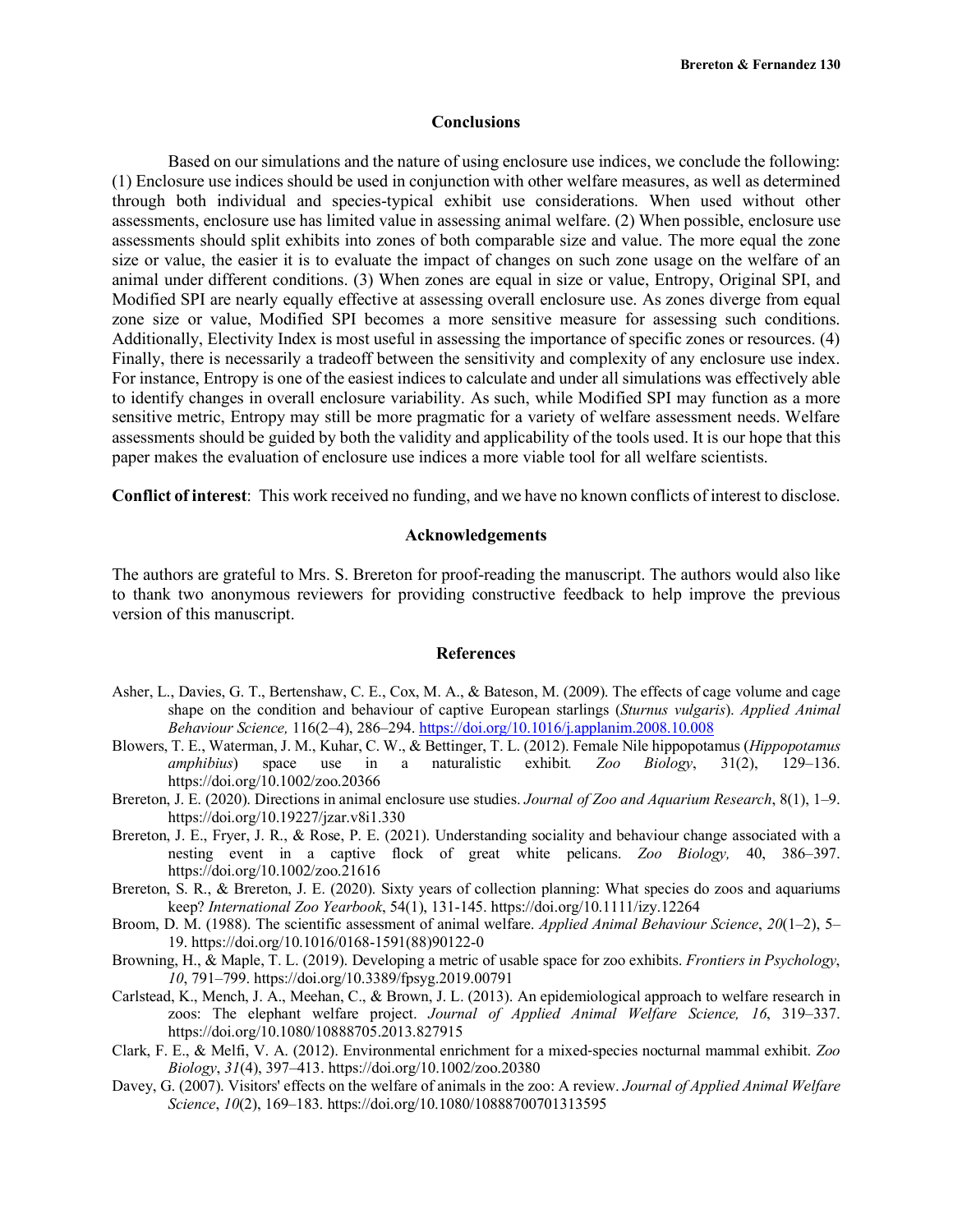- Fernandez, E. J. (2021). Appetitive search behaviors and stereotypies in polar bears (*Ursus maritimus*). *Behavioural Processes, 182,*104299. https://doi.org/10.1016/j.beproc.2020.104299
- Fernandez, E. J., Dorey, N., & Rosales-Ruiz, J. (2004). A two-choice preference assessment with five cotton-top tamarins (*Saguinus oedipus*). *Journal of Applied Animal Welfare Science*, *7*(3), 163–169.
- Fernandez, E. J., Myers, M., & Hawkes, N. C. (2021). The effects of live feeding on swimming activity and exhibit use in zoo Humboldt penguins (*Spheniscus humboldti*)*. Journal of Zoological and Botanical Gardens*, *2*(1), 88–100. https://doi.org/10.3390/jzbg2010007
- Fernandez, E. J., & Timberlake, W. (2008). Mutual benefits of research collaborations between zoos and academic institutions. *Zoo Biology*, *27*(6), 470–487. https://doi.org/10.1002/zoo.20215
- Fernandez, E. J., & Timberlake, W. (2019). Selecting and testing environmental enrichment in lemurs. *Frontiers in Psychology*, *10*, 1–12. https://doi.org/10.3389/fpsyg.2019
- Goh, C., Blanchard, M. L., Bates, K. T., Manning, P. L., & Crompton, R. H. (2017). A novel approach to studying enclosure and support usage in siamangs: Using a 3D computer model. *Journal of Zoo and Aquarium Research*, *5*(3), 109–115. https://doi.org/10.19227/jzar.v5i3.284
- Hedeen, S. E. (1982). Utilization of space by captive groups of lowland gorillas (*Gorilla g. gorilla*). *Ohio Journal of Science,* 82, 27–30.
- Horikoshi-Beckett, C., & Schulte, B. A. (2006). Activity patterns and spatial use of facility by a group of captive female manatees (*Trichechus manatus latirostris*). *Zoo Biology*, *25*(4), 285–301. https://doi.org/10.1002/zoo.20096
- Kelling, A. S., & Gaalema, D. E. (2011). Postoccupancy evaluations in zoological settings. *Zoo Biology*, *30*(6), 597– 610. https://doi.org/10.1002/zoo.20398
- Kistler, C., Hegglin, D., Würbel, H., & König, B. (2011). Preference for structured environment in zebrafish (*Danio rerio*) and checker barbs (*Puntius oligolepis*). *Applied Animal Behaviour Science*, *135*(4), 318–327. https://doi.org/10.1016/j.applanim.2011.10.014
- Kroshko, J., Clubb, R., Harper, L., Mellor, E., Moehrenschlager, A., & Mason, G. (2016). Stereotypic route tracing in captive Carnivora is predicted by species-typical home range sizes and hunting styles. *Animal Behaviour*, *117*, 197–209. https://doi.org/10.1016/j.anbehav.2016.05.010
- Leighty, K. A., Soltis, J., & Savage, A. (2010). GPS assessment of the use of exhibit space and resources by African elephants (*Loxodonta africana*). *Zoo Biology*, *29*(2), 210–220. https://doi.org/10.1002/zoo.20250
- Mallapur, A., Waran, N., & Sinha, A. (2005). Use of enclosure space by captive lion-tailed macaques (*Macaca silenus*) housed in Indian zoos. *Journal of Applied Animal Welfare Science*, *8*(3), 175–186. https://doi.org/10.1207/s15327604jaws0803\_2
- Maple, T. L., & Perdue, B. M. (2013). *Zoo animal welfare*. Springer.
- Mason, G., Burn, C. C., Dallaire, J. A., Kroshko, J., Kinkaid, H. M., & Jeschke, J. M. (2013). Plastic animals in cages: Behavioural flexibility and responses to captivity. *Animal Behaviour*, *85*(5), 1113–1126. https://doi.org/10.1016/j.anbehav.2013.02.002
- Melfi, V. A. (2009). There are big gaps in our knowledge, and thus approach, to zoo animal welfare: a case for evidence-based zoo animal management. *Zoo Biology*, 28(6), 574–588. https://doi.org/10.1002/zoo.20288
- Mella, V. S., Possell, M., Troxell-Smith, S. M., & McArthur, C. (2018). Visit, consume and quit: Patch quality affects the three stages of foraging. *Journal of Animal Ecology*, *87*(6), 1615–1626. https://doi.org/10.1111/1365- 2656.12882
- Miller, L. J., Vicino, G. A., Sheftel, J., & Lauderdale, L. K. (2020). Behavioral diversity as a potential indicator of positive animal welfare. *Animals*, *10*(7), 1211–1232. https://doi.org/10.3390/ani10071211
- Plowman, A. B. (2003). A note on a modification of the spread of participation index allowing for unequal zones. *Applied Animal Behaviour Science*, *83*(4), 331–336. https://doi.org/10.1016/S0168-1591(03)00142-4
- Prystupczuk, L., Leynaud, G. C., & Labaque, M. C. (2019). Evaluating behavior and enclosure use of zoo-housed broad-snouted caiman (*Caiman latirostris*): A case study in the zoo of Córdoba (Argentina). *Herpetological Conservation and Biology*, *14*(3), 601–614.
- Rose, P. E., Brereton, J. E., Rowden, L. J., de Figueiredo, R. L., & Riley, L. M. (2019). What's new from the zoo? An analysis of ten years of zoo-themed research output. *Palgrave Communications*, *5*(1), 1–10. https://doi.org/10.1057/s41599-019-0345-3
- Rose, P. E., Lloyd, I., Brereton, J. E., & Croft, D. P. (2018). Patterns of nocturnal activity in captive greater flamingos. *Zoo Biology*, *37*(5), 290–299. https://doi.org/10.1002/zoo.21440
- Rose, P., & Robert, R. (2013). Evaluating the activity patterns and enclosure usage of a little-studied zoo species, the sitatunga (*Tragelaphus spekii*). *Journal of Zoo and Aquarium Research*, *1*(1), 14–19. https://doi.org/10.19227/jzar.v1i1.12